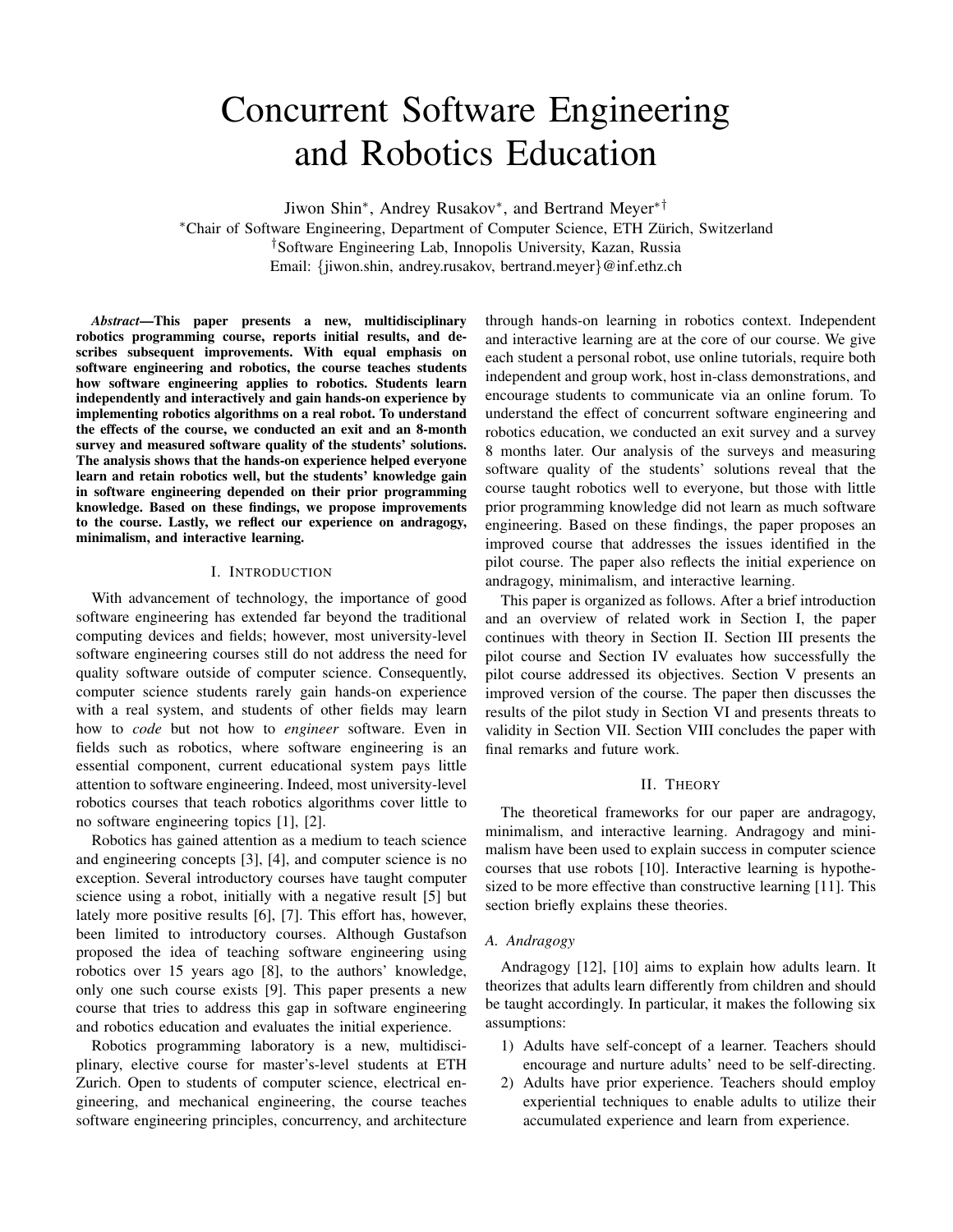- 3) Adults are ready to learn. Learning programs should be organized around life-application categories and sequenced according to the learners' need to learn.
- 4) Adults are problem-centered. Learning experiences should be designed around competency-development categories.
- 5) Adults need to know the importance and the benefits of gained knowledge.
- 6) Adults are internally motivated, but external motivators can increase the internal motivation.

# *B. Minimalism*

Minimalism [13] assumes that people will reason creatively and improvise when they are engaged in a task. The role of an instructor is to create an environment for creative reasoning and to give appropriate support when an error occurs. Its four principles are:

- 1) to choose action-oriented approach by introducing the task in the beginning,
- 2) to anchor tools in the task domain so that the task is easy to understand,
- 3) to support the learner's error recognition and recovery while keeping the learner active and motivated, and
- 4) to support reading to do, study, and locate such that every piece of information is self-contained.

## *C. Interactive learning*

Chi [11] classifies different learning activities in terms of observable overt activities and underlying learning processes. The learning activities are passive, active, constructive, and interactive. In passive learning, students enter the learning environment with open mind and accept the information. Active learning requires students to do something physically. Constructive learning involves producing outputs that contain ideas that go beyond the presented information. Interactive learning requires dialoguing substantively on the same topic, and not ignoring a partner's contributions. She hypothesizes that interactive activities are most likely to be better than constructive, active, or passive activities.

# III. PILOT COURSE

Robotics programming is a master's-level, elective, laboratory course that gives 8-credits (240 hours of workload). The course is open to computer science (CS), electrical engineering (EE), and mechanical engineering (ME) students.

## *A. Course objectives*

The main objectives of the course are that students gain

- basic software engineering principles and methods,
- common architectures in robotics,
- coordination and synchronization methods,
- how software engineering applies to robotics, and
- hands-on experience by programming a small robotic system with aspects of sensing, control, and planning

TABLE I LECTURE TOPICS AND SCHEDULE. TOPICS COVER SOFTWARE ENGINEERING (SE) AND/OR ROBOTICS (R).

|                 | Wk             | <b>Topic</b>                      | SЕ | R |
|-----------------|----------------|-----------------------------------|----|---|
| L1              |                | Intro to SE and robotics          | X  | X |
| L2              | 2              | ROS and Roboscoop                 | X  | X |
| L <sub>3</sub>  | 3              | <b>SCOOP</b>                      | X  |   |
| L <sub>4</sub>  | $\overline{4}$ | Control and obstacle avoidance    |    | X |
| L <sub>5</sub>  | 5              | Design patterns                   | X  |   |
| L6              | 6              | Localization                      |    | X |
| L7              | 7              | Mapping                           |    | X |
| L8              | 8              | Modern SE Tools                   | X  |   |
| L9              | 9              | Path planning                     |    | X |
| L10             | 10             | Object recognition                |    | X |
| L <sub>11</sub> | 11             | Software architecture in robotics | X  |   |
|                 |                | No lecture (weeks $12 - 14$ )     |    |   |

### *B. Course structure*

The course is 14 weeks long and has one lecture (2 hrs) and one exercise session (2 hrs) a week. Each lecture introduces a new software engineering and/or robotics topic, and exercise sessions provide further assistance on the assignments. The course has four graded assignments and no exam.

*1) Lectures:* The lecture topics are chosen to give students balanced exposure to software engineering and robotics (Table III-B1). The software engineering lectures address the first three objectives: software engineering principles and methods (L1, L5, L8), architecture (L2, L11), and concurrency (L2, L3). The robotics lectures introduce algorithms through which students apply their software engineering knowledge and gain hands-on experience.

The software engineering lectures provide an overview of various aspects of software engineering, with more emphasis on topics and tools relevant for the course. The lecture topics are as follows:

- Introduction to software engineering (L1): This lecture introduces software engineering and discusses software product and process. In particular, the lecture delves into software quality factors and different software processes. Mentioned software quality factors include reliability, ease of use and learning, efficiency, extendibility, reusability, and portability. The software processes include CMMI, Agile, Waterfall, Spiral, and Cluster.
- ROS (L2) and software architecture in robotics (L11): These lectures present different robotics middlewares and their architecture. The architecture lecture discusses CARMEN [14] and its model-view-controller architecture, MOOS [15] and its star topology with layered architecture, Microsoft Robotics Studio [16], and ROS [17] and its peer-to-peer architecture. In addition, as the course uses ROS, we dedicate a one-hour lecture to ROS and cover it in detail.
- Roboscoop (L2) and SCOOP (L3): These lectures cover concepts of concurrency and its usage in robotics. Simple Concurrent Object-Oriented Programming (SCOOP) [18], [19] is an object-oriented programming model for concurrency, and Roboscoop [20] is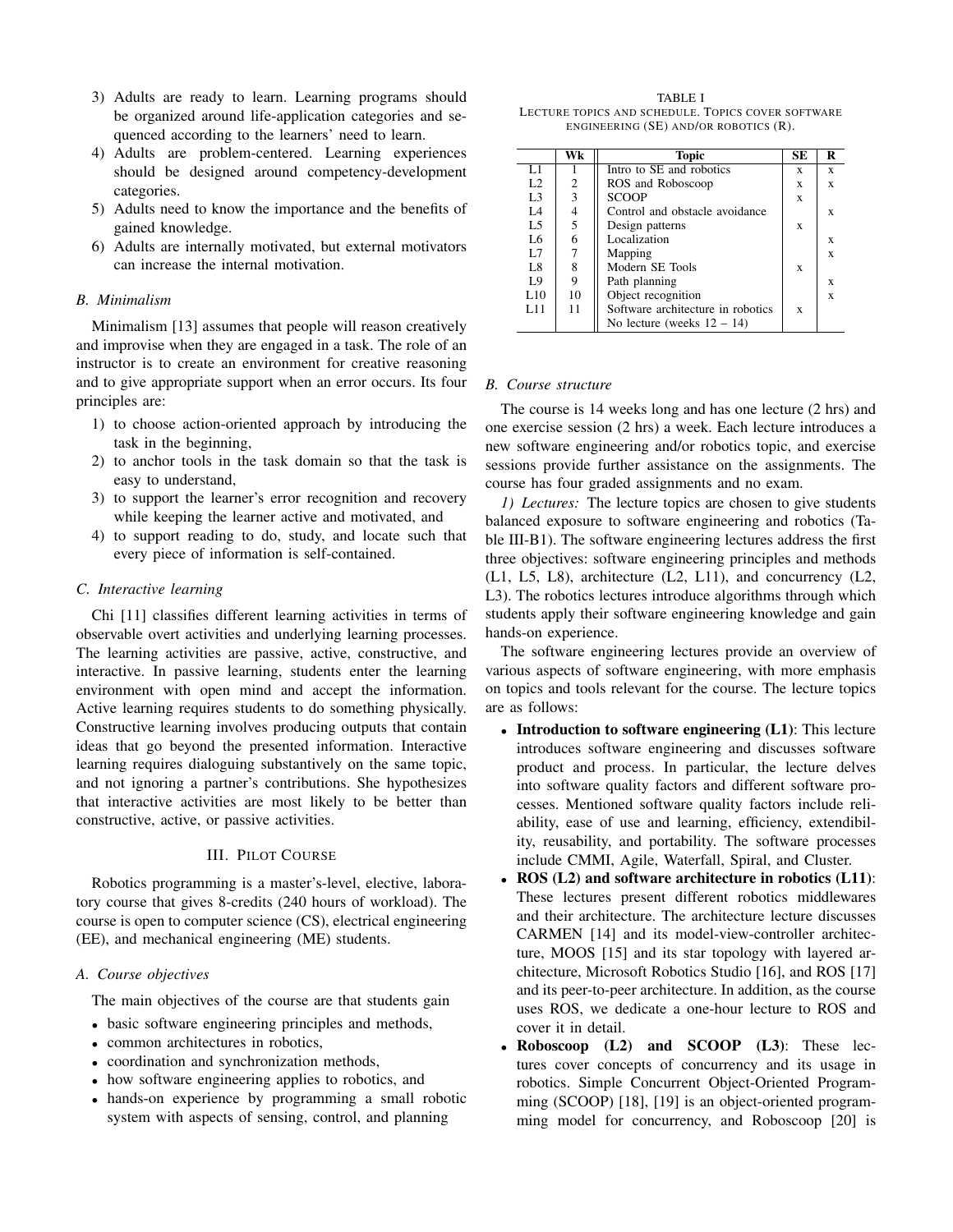a robotics framework built on top of SCOOP. SCOOP guarantees the absence of common concurrency errors such as data races, and it has been shown to be easier to learn than Java threads [21]. In the SCOOP lectures, students learn about four risks of concurrency – data race, deadlock, starvation, and priority inversion – and the SCOOP model. The Roboscoop lecture covers how the framework extends SCOOP to bring easy concurrency to robotics.

- Design patterns (L5): This lecture teaches design patterns that are useful for the class, namely, observer, state, strategy, and visitor. The observer pattern is extensively used in ROS for communication. The state pattern is useful for implementing the obstacle avoidance algorithm, which consists of several states. The strategy pattern enables different path planning strategies to be swapped easily. The visitor pattern is useful for implementing different predict and update methods in localization.
- Modern software engineering tools (L8): This lecture covers IDEs, debuggers, refactoring tools, profilers and performance analyzers, automatic testing tools, and configuration management tools. The lecture teaches best practices when working with these tools and gives demonstrations of the tools. The demonstrations help students combine and integrate the tools into their software development process for better time and team management.

The robotics lectures introduce students to essential algorithms in robotics. The lectures cover the following:

- Control and obstacle avoidance (L4): This lecture teaches about differential-drive robot, odometry computation, PID controller, and different bug algorithms for obstacle avoidance.
- Localization (L6): This lecture introduces three different localization algorithms, namely, Markov localization, Kalman filter localization, and particle filter localization.
- Mapping (L7): This lecture covers occupancy grid mapping and Simultaneous Localization and Mapping (SLAM).
- Path planning (L9): This lecture teaches various graph construction methods and path planning algorithms. The graph construction methods include visibility graph, Voronoi diagram, exact cell decomposition, and approximate cell decomposition. The path planning algorithms include deterministic algorithms such as Dijkstra's algorithm and A\* search, randomized graph search algorithm, and potential field path planning.
- Object recognition (L10): This lecture provides an overview of object recognition process, from segmentation to feature extraction and classification, both for 2D and 3D data.

The course follows no textbook; instead, we recommend some books as references and utilize online tutorials. Recommended software engineering books are *Object-Oriented Software Construction* [22], *Design Patterns* [23], and *Pattern-*

TABLE II ASSIGNMENTS. SOME WERE COMPLETED INDIVIDUALLY (I) AND OTHERS IN A GROUP (G) OF TWO.

|                | Week      | Topic                          |   |   |
|----------------|-----------|--------------------------------|---|---|
| A0             | $1 - 3$   | Setup (no grade)               | X |   |
| A <sub>1</sub> | $4 - 6$   | Control and obstacle avoidance | X |   |
| A <sub>2</sub> | $7 - 10$  | Localization                   | X |   |
| A <sub>3</sub> | $11 - 12$ | Path planning                  |   | x |
| A <sub>4</sub> | $13 - 14$ | Search and rescue              |   | x |



Fig. 1. Dolls and a rubber duck used for search and rescue.

*Oriented Software Architecture Volume 2* [24]. Recommended robotics books are *Probabilistic Robotics* [25] and *Introduction to Autonomous Mobile Robots* [26]. In addition, we ask students to follow the ROS tutorials  $<sup>1</sup>$  and the PCL tutorials  $<sup>2</sup>$ .</sup></sup>

*2) Assignments:* The course has one ungraded and four graded assignments (Table II). The ungraded assignment gives students time to get familiar with the working environment. The four graded assignments require students to apply their software engineering skills to robotics by implementing core robotics algorithms from scratch. The assignments are completed either individually (A1, A2) or in a group of two (A3, A4). Having both individual and group assignments ensures that every student learns the basics and encourages them to share their knowledge. For A3 and A4, we introduce intermediate goals to aid the students' time management.

The four graded assignments are as follows:

- Control and obstacle avoidance (A1): This assignment has two tasks – implementing a PID controller for going to a goal and implementing the TangentBug algorithm [27], an improved Bug obstacle avoidance algorithm for robot with range sensors. For going to a goal, the PID controller simply controls the angle to the goal. For the TangentBug, the PID controller also controls wall following by keeping a constant distance from the closest obstacle.
- Localization (A2): This assignment requires students to implement a particle filter localization algorithm. Given a map and a goal location, students demonstrate how their robot can go from initially unknown location to a predefined location in the map.
- Path planning  $(A3)$ : This assignment adds  $A^*$  path planner to their software. Students demonstrate how their robot can go from a starting point to a goal while visiting

<sup>1</sup>http://wiki.ros.org/ROS/Tutorials

<sup>2</sup>http://pointclouds.org/documentation/tutorials/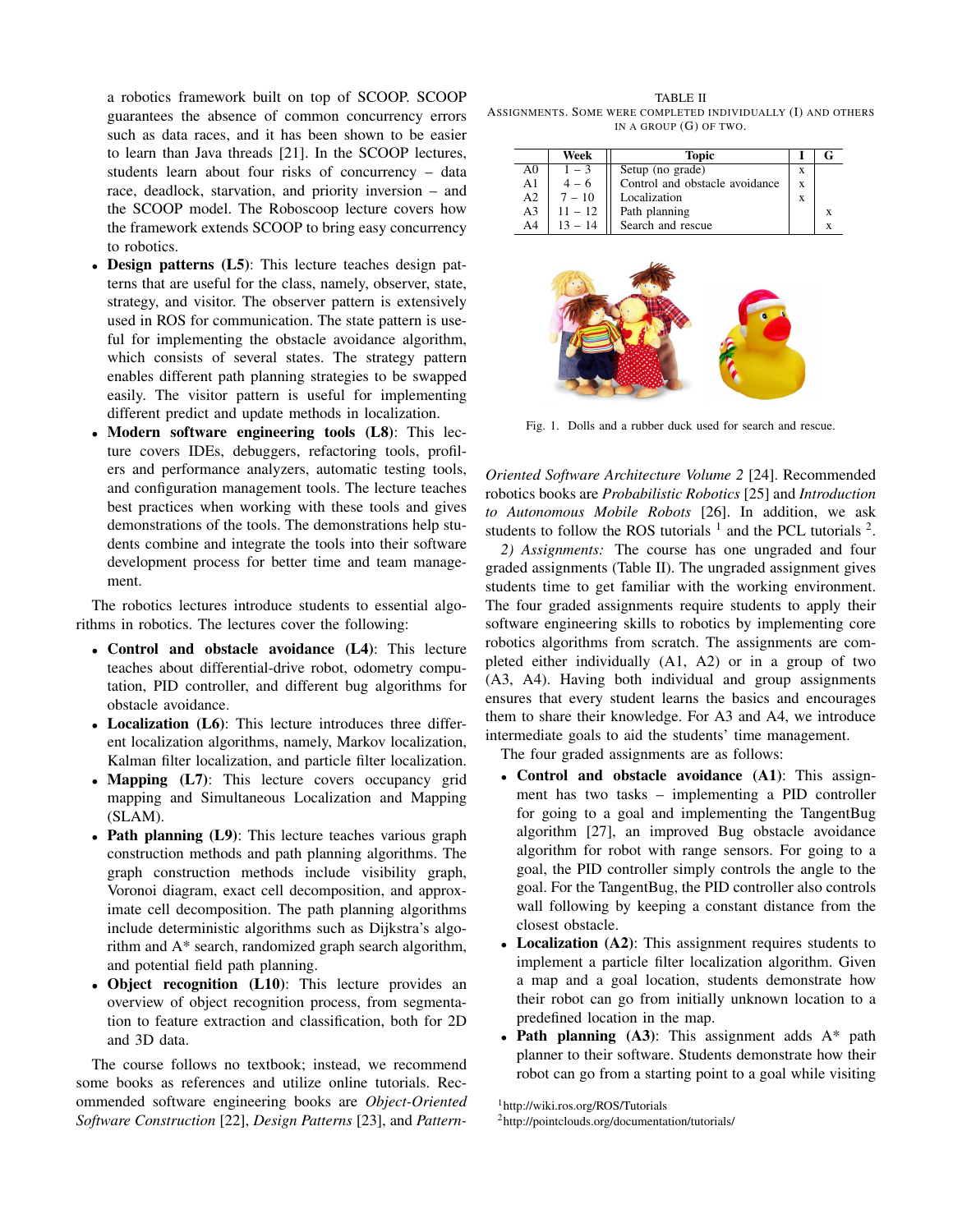intermediate stops on the way.

• Search and rescue (A4): Last assignment asks students to implement an object recognition algorithm for recognizing dolls and rubber ducks (see Figure 1) and to search for them in the testing environment. Students take RGBD data as input and use spin image as the feature for object recognition.

*3) Grading scheme:* The grade depends on in-class demonstration (50%) and software quality (50%). Students submit their software via their SVN repository and demonstrate in class how accurately their implementation works on their robot. For in-class demonstration, exact metric is defined for each assignment. For software quality, percentage breakdown of different components remains the same for all assignments.

In-class demonstration measures the following. In addition, there is a deduction for dumping into obstacles:

- Control and obstacle avoidance (A1)
	- distance to the goal
	- wall following
	- entering and existing obstacle avoidance state
- Localization (A2)
	- distance to the goal
- Path planning (A3)
	- distance to the goal
- Search and rescue (A4)
	- object recognition accuracy (label and location) – speed

Software quality [28] (50%) consists of the following:

- choice of abstraction and relations (30%)
	- dependency inversion
	- interface segregation
	- option-operand separation
- correctness of implementation (40%)
- extendibility and reusability (20%)
	- single responsibility
	- open/closed principle
	- hard-coded variable
- comments and documentation (10%)

*4) Feedback:* Instructive feedback improves students' understanding of learning material [29]. The course therefore provides in-class and individual feedback to students. The feedback sessions, which are held after each assignment, focus on software quality aspect of the assignments, i.e., choice of abstraction and relations, correctness of implementation, extendibility and reusability, and comments and documentation. The in-class sessions focus on mistakes that are frequent and common in the submitted solutions. The individual sessions delve into specific mistakes of each student and provide suggestions for improvement. Each individual session lasts 15 minutes for individual assignments or half an hour for group assignments. Through these immediate and detailed sessions, the course supports the students' error recognition and recovery.



Fig. 2. Software and hardware setup

## *C. Software and Hardware*

The course requires a laptop running Ubuntu and a robot with a sensor. Every student receives a complete robotic setup for the semester. They can use either their own laptop or borrow one from the teaching staff.

*1) Software:* The course uses object-oriented languages, state-of-the-art robotics software, and popular software engineering tools. Programming languages of the course are Eiffel, SCOOP [19] – concurrency language built on Eiffel – and C++. The assignments are either in Eiffel/SCOOP (A1) or both in Eiffel/SCOOP and C++ (A2–A4). The main robotics programming environments are Robot Operating System (ROS) [17] and Roboscoop [20]. ROS is a popular robotics middleware, and Roboscoop is a robotics framework built on SCOOP (Figure 2(a)). The course also uses Point Cloud Library (PCL) [30] for object recognition. In terms of tools, we use EiffelStudio and Eclipse as IDEs and SVN for the code submission. Working with these software and tools ensures that students gain relevant knowledge and experience, which are readily applicable to robotics and software engineering.

*2) Hardware:* As with other successful computer science courses with robots [7], our course gives every student a robot and a sensor. Given limited budget and space, giving personal robots would only be possible if the hardware is inexpensive and portable. After considering various robots<sup>3</sup> and sensors <sup>4</sup>, we chose Thymio II, a small  $(11cm \times 11cm \times 5cm)$ differential-drive mobile robot with infrared (IR) sensors, and Carmine 1.09, a small  $(18cm \times 2.5cm \times 3.5cm)$  RGBD sensor (Figure 2(b)). Both are ROS-compatible and affordable at 99 CHF (about 110 USD) for the robot and 200 USD for the sensor. Since differential-drive and RGBD sensors are popular in robotics, using the chosen hardware also gives our students a taste of real, research robotics.

#### *D. Class setting*

*1) Students:* The course enrolment is limited to 16, and the pilot course had 12 students. Of the 12, 11 students – four CS, one EE, and six ME – completed the course successfully. Two were bachelor's students and nine were master's students. Three had completed their bachelor's degree at ETH Zurich. To understand their background, we conducted an in-class, multiple-choice survey in the second week. Ten students filled

<sup>3</sup>Lego Mindstorm, iRobot Create, e-Puck

<sup>4</sup>Microsoft Kinect, web cam, omnidirectional camera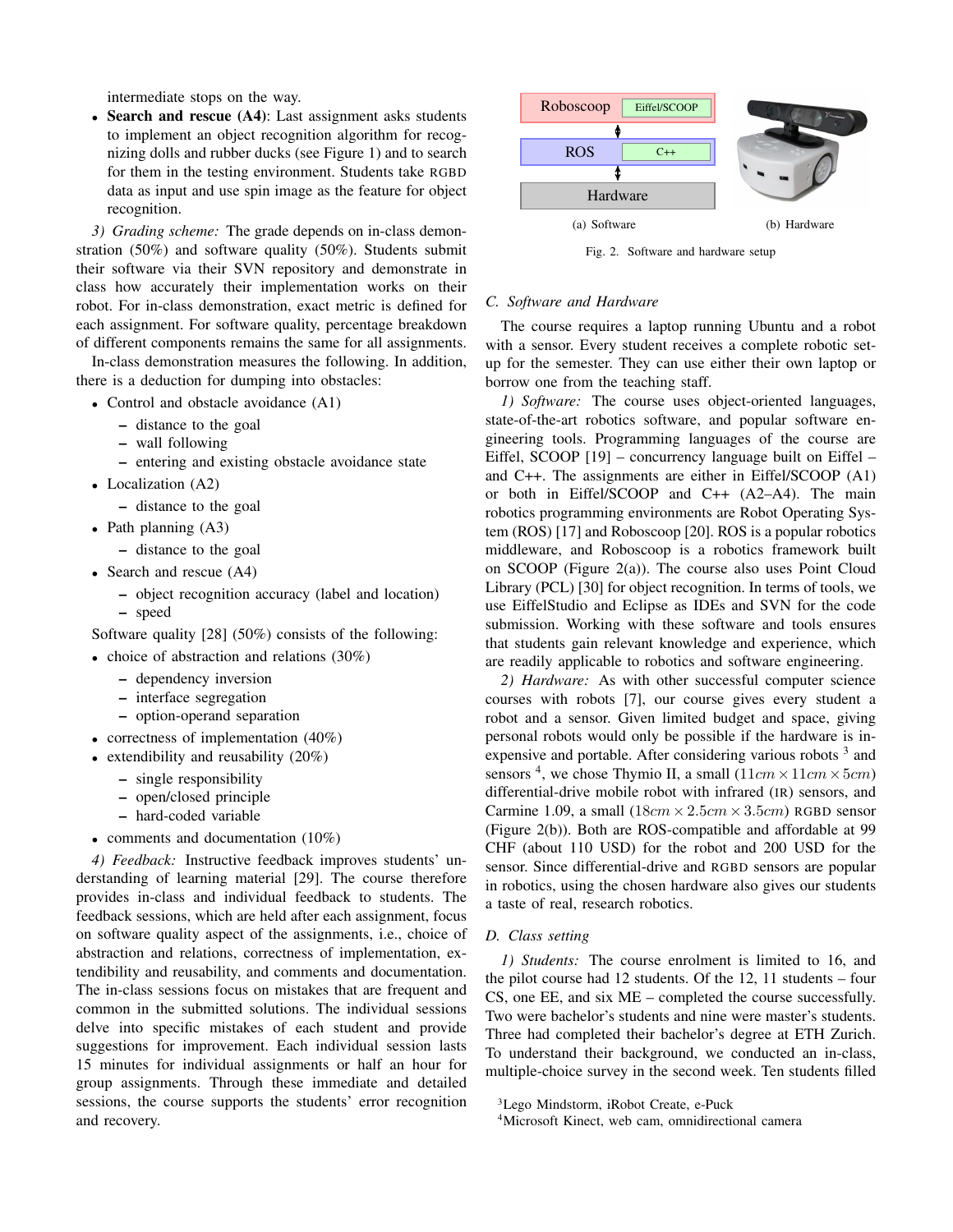

Fig. 3. Forum activity.

out the survey; one who did not fill out the survey was a master's student in computer science.

*a) Background in computer science:* Programming experience of eight students was limited to class assignments or small projects, and two students had no object-oriented programming experience. Our students knew C (six students), C++ (six students), Java (five students), followed by C#, Pascal, Eiffel, Matlab, FPC, PHP, and Python. Concurrency was new to half of the students; the other half had used threading, and some had additionally worked with mutex/semaphore, monitor, or message passing.

In terms of software engineering concepts  $5$  and tools, design patterns was a familiar concept to four students, algorithms and data structure also to four, followed by programming paradigms and verification. Five students had never used any configuration management tools. Three students had used SVN, one of which had additionally used CVS. Two had used Git. Five students had used a debugger, one a profiler, and no one for automatic testing tools.

*b) Background in robotics, control, and vision:* Many students had learned control theory (eight students) and kinematics (six students) or perception (three students). Only two CS students had no prior knowledge of robotics. Five students had programmed control algorithm for a real or a simulated robot; the rest had no hands-on experience with any robotic system. No one had used a robotics middleware.

Seven students knew signal processing, and some additionally knew detection/recognition and classification. Three students had no knowledge of computer vision. Only four students had some vision programming experience, three in object detection/recognition and feature extraction or classification and one in segmentation.

*2) Teaching staff:* Multidisciplinary cooperation can address the challenges of teaching a multidisciplinary course [4]. The course is thus jointly taught by a professor in software engineering and a lecturer in robotics. Two graduate students, one in software engineering and the other in mechanical engineering, assist the lecturers. Diversity in expertise enables the teaching staff to better understand the students' needs.

*3) Interaction:* The course promotes interaction among the students via online forum, in-class demonstration, and group work. We encourage students to post their questions in the forum and answer them when they can. In the pilot class, students posted 104 questions, 29 of which were answered by the students. Of the 11 students, nine asked at least one question and eight answered at least one question. On average, our students spent 42.5 days online, viewed 103.6 posts (questions and notes), and made 19.5 contributions (posts, responses, edits, follow-ups, and comments to follow-ups). Everyone made at least one contribution and used the forum throughout the course (Figure 3). We noticed no correlation between grade and forum usage.

In-class demonstration that is held at the end of each assignment is another medium for interaction among the students. Moreover, two of the four assignments are completed in a group of two, and this furthers the interaction. As predicted [29], seeing everyone's work increased communication among the students and helped students learn from one another. In terms of group work, three students found group work easier than individual work while four pointed out both advantages and drawbacks. Despite the division of labor, most students felt that they understood their partner's work because of joint debugging and testing sessions. They shared their knowledge and skills, and two found this experience of group work relevant and realistic. Only two students were unhappy with the experience, and they gave their weak partner as the reason for dissatisfaction.

## IV. RESULTS

This section evaluates how well the students of the pilot course learned the five course objectives. To this end, we conducted an exit and an 8-month survey, consisting of longanswer questions, and analyzed the submitted software using software quality metrics.

#### *A. End of the semester*

The exit-survey was conducted electronically at the end of the semester, and all 11 students returned it in one week.

*1) Software engineering principles and methods:* The course taught the students various software engineering tools – IDE, debugger, profiler, refactoring features, and configuration management system – and encouraged them to use these tools to write correct, modular and well-documented software. To analyze their progress, we measured software quality of the students' work. As metrics, we used those that are directly related to modularity and documentation and also others that capture common mistakes. The final set of metrics are percentage of comments, percentage of routines with hardcoded values, lack of parametrization, and number of SVN commits.

We assume that comments improve understandability of code and thus increase reusability. Therefore, we measured the percentage of comments, i.e., the number of commented lines divided by the number of lines of code, as a metric for reusability. As the metric assumes that the code is clean, we ignored the commented out code blocks and only counted real comment lines. On average, there was a comment once every six to ten lines of code (Figure 4). The percentage of comments

<sup>5</sup>One CS and one ME student skipped this particular question.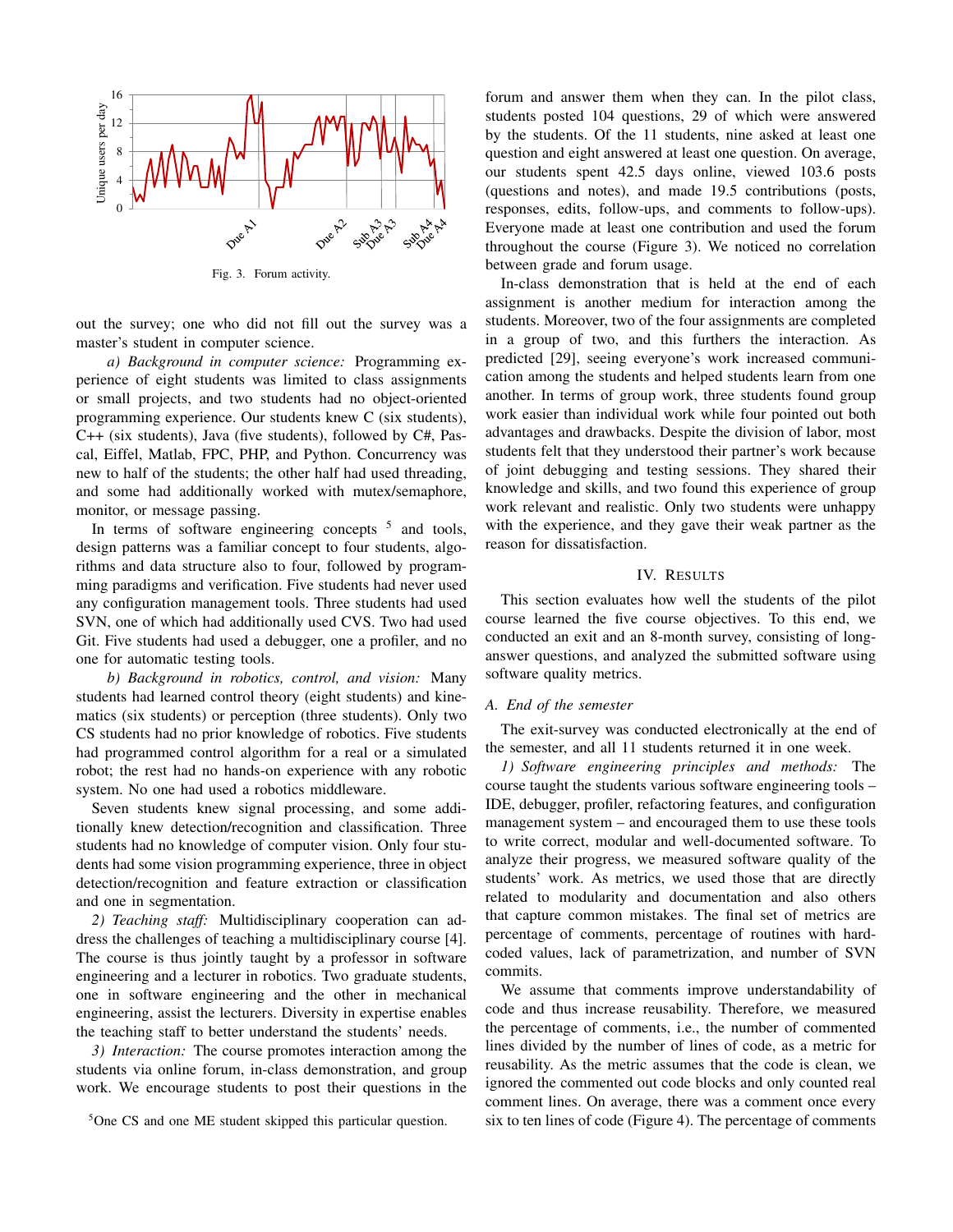

Fig. 4. % of comments.

was higher for the first assignment than the other assignments in Eiffel. This may be because for the first assignment, many students reused and modified the example code we provided at the beginning of the semester. From A2 to A4, the percentage of comments increased 1% in Eiffel and 1.7% in C++.

Lack of parametrization and occurrence of hard-coded values dropped significantly after the first feedback sessions. From A1 to A2, the number of submitted solutions that lacked parametrization dropped in Eiffel (Figure 5). Hardcoded values and "magic numbers" were also prominent in A1, but after our recommendation of using variables and language support for *constants*, there was a drop in occurrence from A1 to A2 in Eiffel (Figure 6).

In terms of SVN, the students increased their activities right before the deadline for A1 and A2 but used it more consistently for A3 and A4 (Figure 7). This is partially due to the introduction of intermediate goals and group work in A3 and A4, and partially because they improved their timemanagement skills as some noted in the exit survey. By A4, our students worked more consistently, or at least, made more regular commits, during the assignment.

According to the exit survey, our students used various software engineering concepts and tools in the class. Mentioned concepts include reusability (five students), object-oriented programming (four students), documentation (three students), abstraction (three students), concurrency (two students), and



Fig. 5. Lack of parametrization. N=11 for assignments 1 and 2. N=6 for assignments 3 and 4.



Fig. 6. % of routines with hard-coded values.



Fig. 7. SVN repository usage.

genericity (one student). Tools included IDE (five students) and debugger (three students).

*2) Most common architectures in robotics:* The course exposed the students to different software architectures and extensively used event-driven programming and publishsubscribe pattern in ROS. In the exit survey, five students correctly explained the difference between ROS publish/subscribe and ROS service communication models and four attempted an answer that was either incomplete or not fully correct. One person gave a completely wrong answer, and another one skipped the question entirely.

*3) Coordination and synchronization methods:* The concurrency model the course uses is SCOOP. SCOOP has two main synchronization mechanisms – *wait conditions* and *wait by necessity*. When asked of these mechanisms in the exit survey, only five students were able to answer the question. All five students only mentioned *wait conditions*, and none mentioned *wait by necessity*. The submitted code revealed that while everyone used *wait conditions*, only one student also used *wait by necessity* mechanism. The student became familiar with *wait by necessity* only after receiving help from the teaching staff, and thus may not have understood the mechanism fully.

*4) How software engineering applies to robotics:* Our students improved their software engineer skills by completing the four assignments. In the exit survey, seven students stated that they changed their approach during the semester. They now think and plan the architecture beforehand. One student drew "a UML diagram before starting to write the code". Another found it "easier to write nice code" for the last assignment "because code architecture was decided at the beginning". Four students made no change either because they have always planned the interface first (three CS students) or "due to being late with everything" (one student).

Four students expressed their appreciation for learning software engineering for robotics. Seven students have increased awareness of uncertainty in real systems, a key challenge in robotics programming. Three pointed out debugging and testing to be important.

*5) Hands-on experience with a real robot:* Most students noticed additional challenges that come with a real system. By the end of the semester, five students felt comfortable or more comfortable working with a real system than before; working with a real system "was one of the major reasons to visit this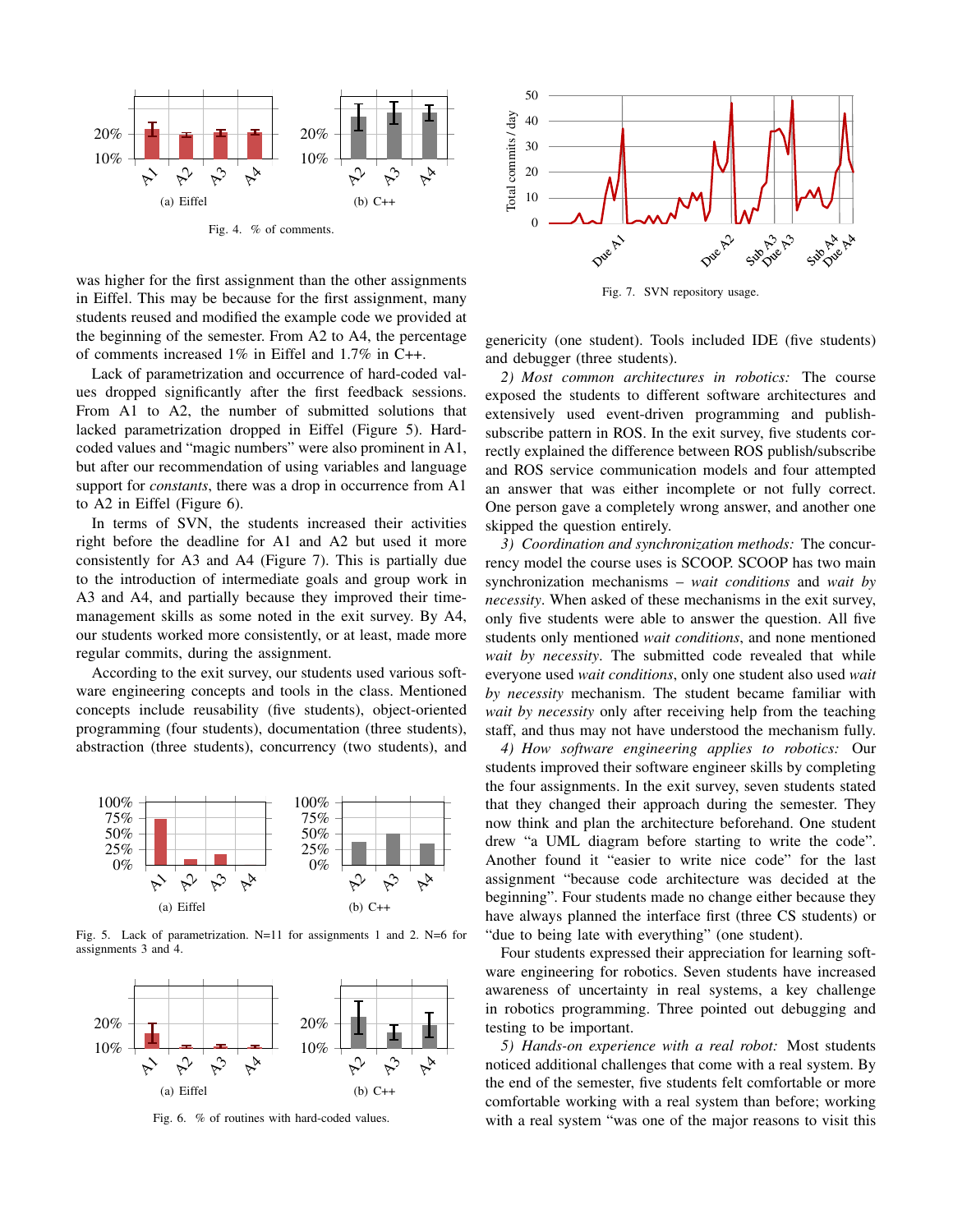course" for one student. Four students defined their experience with a real robot as hard, complex and troublesome. One of them, who has experience in game programming, thought robotics would be similar, but "uncertainty in the real world (made) things more complex". Another said working with a real system was difficult but more satisfying. Two students made no remark.

## *B. Eight months later*

To understand a longer-term effect of the course, we conducted a short survey eight months later. Five (1 CS, 1 EE, 3 ME) of the 11 students returned the survey. They were two top, one middle, and two below-average students.

*1) Retained knowledge:* Everyone stated that they remember the robotics algorithms they implemented, but few stated that they also remember software engineering components. Only one (EE student) said he remembers software engineering aspects, namely, concurrency and design patterns. The CS student remembers software engineering as well, but this is due to his prior knowledge.

*2) Software engineering principles and tools:* Three (all ME students) have used or plan on using object-oriented programming in their study or internship. The other two have used design patterns, IDEs, configuration management tools, and a debugger or a testing tool.

*3) Benefits:* Everyone stated that they appreciate gaining practical, hands-on skills from the class. Most also appreciated having better programming or software engineering skills. Two mentioned that their knowledge in robotics has been helpful. One student found the course especially helpful in securing an internship. Another indicated that he is now "able to find solution(s) online to some extent by (him)self".

*4) Complaints:* The students complained about various aspects of the course. Biggest complaints were the workload, not having enough time to learn the basics, and using Eiffel (2 students each). Other complaints were A0 being too long, not implementing more algorithms, and using Roboscoop.

## V. CURRENT COURSE

Based on the lessons we learned from the pilot course, we introduced several changes to the course. Main changes include shifting more lectures to the beginning of the semester, introducing an intermediate goal to every assignment, having both individual and group components in every assignment, improving the integration of software engineering topics into the course, and removing the ungraded assignment.

# *A. Lectures*

Current course covers the same content as the pilot course (see Section III-B1), but the lecture schedule has changed to provide more information in the first third of the semester (Table III). Although the course still runs with two 2-hour sessions a week over 14 weeks, it no longer follows "one lecture and one exercise session a week" format. Instead, more lectures are held in the beginning of the semester and the beginning of each assignment phase, and more exercise

TABLE III LECTURE TOPICS AND SCHEDULE. TOPICS COVER SOFTWARE ENGINEERING (SE) AND/OR ROBOTICS (R).

|                | $\overline{\text{Wk}}$ | <b>Topic</b>                      | SЕ | R |
|----------------|------------------------|-----------------------------------|----|---|
| L1             |                        | Intro to SE and robotics          | X  | X |
| L <sub>2</sub> | 2                      | ROS and Roboscoop                 | X  | X |
| L <sub>3</sub> |                        | Control                           |    | X |
|                |                        | Modern SE Tools 1                 | X  |   |
| L4             | 3                      | SCOOP                             | X  |   |
| L <sub>5</sub> |                        | Obstacle avoidance                |    | X |
|                |                        | Modern SE Tools 2                 |    | X |
| L6             | 4                      | Design patterns                   | X  |   |
|                | 5                      | No lecture                        |    |   |
| L7             | 6                      | Path planning                     |    | X |
|                | 7                      | No lecture                        |    |   |
| L <sub>8</sub> | 8                      | Object recognition                |    | X |
| L9             | 9                      | Software architecture in robotics | X  |   |
|                | 10                     | No lecture                        |    |   |
| L10            | 11                     | Localization and mapping          |    | X |
|                | 12 – 14                | No lecture                        |    |   |

TABLE IV ASSIGNMENTS. EVERY ASSIGNMENT HAS INDIVIDUAL COMPONENT (I) AND GROUP COMPONENT (G).

|                | Week      | <b>Topic</b>                  |   |   |
|----------------|-----------|-------------------------------|---|---|
| A <sub>1</sub> | $1 - 5$   | Setup and control             | X |   |
|                |           | Obstacle avoidance            |   |   |
| A <sub>2</sub> | $6 - 8$   | Path planning in simulation   | X |   |
|                |           | Path planning with robot      |   | X |
| A3             | $8 - 10$  | Object recognition            | X |   |
|                |           | Object recognition with robot |   | X |
| A <sub>4</sub> | $11 - 14$ | Localization in simulation    | X |   |
|                |           | Search and rescue             |   |   |

sessions are held towards the end of each assignment phase. This change ensures that students get essential knowledge as soon as possible and enables them to get started on the assignments early.

Main changes in the schedule are the order of tools and localization/mapping lecture. The new schedule has the modern software engineering tools lecture as two one-hour lectures in the beginning of the semester and the localization and mapping lecture at the end of the semester. Current course gives the software engineering tools lecture early because the lecture teaches tools that are useful throughout the course but are new to students. Having the lecture early ensures that students get a proper introduction to these tools before using them. The lecture is divided into two so that students have the time to try the tools before delving into them deeper. For the localization and mapping lecture, the decision to move them to the end came because the students in our pilot course found it to be the hardest to implement. Having to implement the algorithm earlier in the semester meant that they had to improve their software engineering skills while tackling this challenging algorithm. Moving the topic to the end would give students enough time to acquire software engineering knowledge and experience that are necessary to handle the task more smoothly.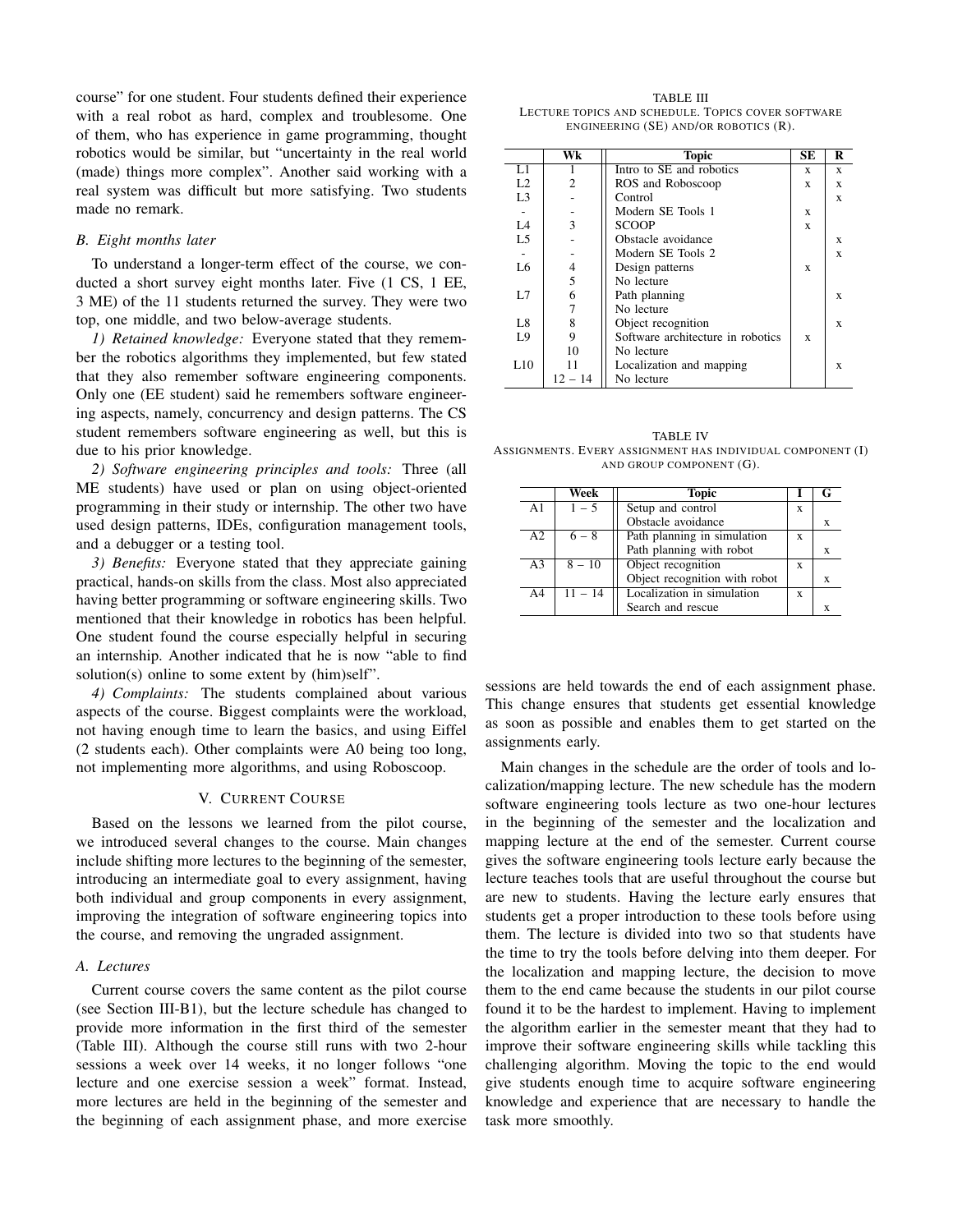# *B. Assignments*

Assignments have the same content as those in the pilot course (see Section III-B2) but different schedule and individual/group work allocation. Main reasons for the changes are to distribute the workload more evenly throughout the semester and to minimize the gap between stronger and weaker students in group work. For the former goal, the ungraded assignment is now part of the first assignment and localization is moved to the last assignment. Through these changes, we hope to motivate students to get familiar with the working environment earlier and to prepare them well for the last, most challenging assignment. For the latter goal of preparing students evenly, every assignment now has both individual component and group component. Individual component requires students to implement core algorithms while group component, completed in a group of two or three, asks them to extend the algorithms to handle more complex scenarios. As everyone must complete the individual component and demonstrate it in class before they start working on the group component, fewer groups would face problems that stem from a weaker member.

## *C. Grading scheme*

Having equal emphasis on in-class demonstration (50%) and software quality (50%) remains the same. The only change brought to the grading scheme is the metric for the in-class demonstration portion. In the pilot course, all assignments except for the last one gave a demonstration grade based on an absolute scale. This proved to be problematic as some students found full-credit performance unattainable and subsequently gave up on doing their best. In the current course, the performance is measured relative to the best performance, i.e., the person or group who performs best gets full credit and others get grades relative to it. This would bring out students' competitiveness and result in overall performance improvement.

In-class demonstration measures the following. As in the pilot course, bumping results in a deduction:

- Control and obstacle avoidance (A1)
	- Individual: go to goal
		- ∗ distance to the goal
	- Group: obstacle avoidance
		- ∗ distance to the goal
		- ∗ wall following
		- ∗ transition in and out of wall following mode
- Path planning (A2)
	- Individual: path planning in simulation
		- ∗ different robot sizes
		- ∗ 4-connected and 8-connected map
	- Group: path planning with a real set-up
		- ∗ distance to the goal
		- ∗ time to completion
- Object recognition (A3)
	- Individual: object recognition
		- ∗ correct labeling and bounding box
- Group: object recognition with a moving robot
	- ∗ object recognition (label and location)
	- ∗ time to completion
- Search and rescue (A4)
	- Individual: localization with recorded data
		- ∗ predict, update, and resample steps
		- ∗ stability of localization
	- Group: search and rescue
		- ∗ object recognition (label and location)
		- ∗ distance to the final goal
		- ∗ time to completion

# *D. Improved integration of software engineering and robotics*

One change we specifically paid attention to is the integration of software engineering and robotics. To this end, we introduce more live demonstrations and code snippets to the lectures so that we can better teach students how an algorithm can be implemented in software. In addition, we offer more practical help for the assignments during the exercise sessions in both robotics and software engineering. For instance, we make it clear that having a separate PID controller class is more flexible and reusable than having it integrated into go to goal controller. Although this may seem unnecessary extra work at first, as students implement obstacle avoidance, usefulness of the class becomes clear. We also increase the frequency of feedback sessions to twice per assignment; students now get feedback after each individual assignment and group assignment. Frequent interactive communication allows students to learn software engineering from their own experience and resolves questions earlier on.

# VI. DISCUSSION

This section discusses the results and reflects the experience on andragogy, minimalism, and interactive learning.

### *A. Achieving the course objectives*

Background survey revealed that our CS students had limited knowledge of robotics and our non-CS students had limited knowledge of software engineering. In fact, most non-CS students found object-oriented programming difficult. Teaching such a bimodal course proved to be challenging as every content had to be easy enough for beginners and interesting enough for advanced students.

We observed that most non-CS students acquired only basic software engineering skills during the semester and failed to utilize it since the semester ended (Section IV-B). Over the course of the semester, the students' software improved in quality, namely, modularity and documentation. The students also learned basic software engineering principles and utilized software engineering tools (Section IV-A1). On the other hand, many students did not learn much of architecture (Section IV-A2) nor concurrency (Section IV-A3) despite using them throughout the semester. This may partially be due to the fact that the SCOOP lecture ended up focusing more on the basics of Eiffel and the ROS and the architecture lectures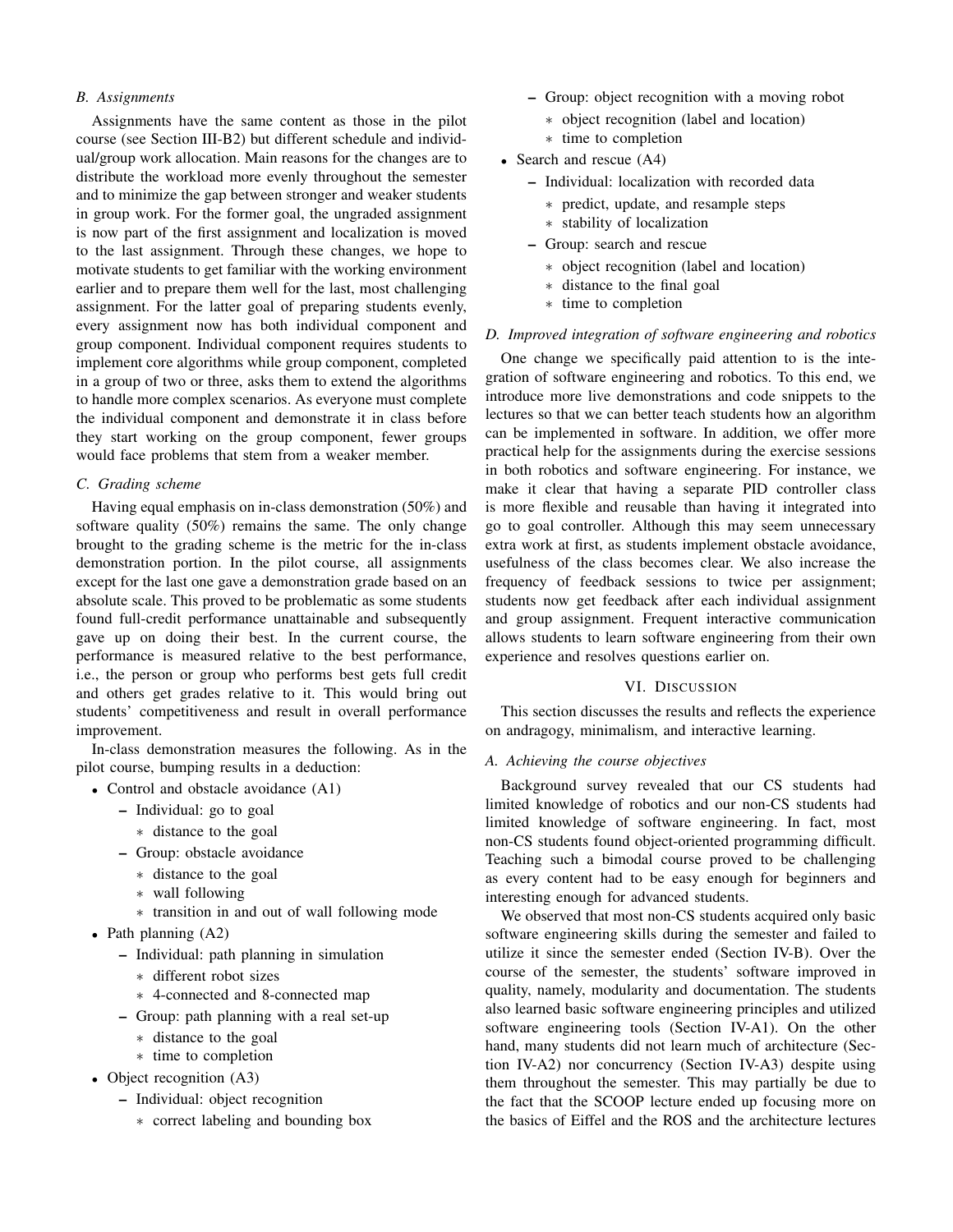were too advanced for beginners. Consequently, we predict that our students managed to program without understanding the concepts behind the mechanisms they used.

In robotics, most students learned how to apply software engineering in robotics and some understood the importance of testing (Section IV-A4). Many also learned about uncertainty in real systems and improved their hands-on skills (Section IV-A5). Eight months after the course ended (Section IV-B), our students still remembered what they implemented and appreciated the knowledge and experience gained in the course. Our students desired to spend both more and less time with the basics and implement more robotic algorithms with reduced workload. Meeting these conflicting demands remains a challenge.

#### *B. Andragogy*

As in other robotics courses [10], our course had elements of andragogy. First, we promoted the students having ownership of work by giving every student a robot and encouraging them to learn from online tutorials and actively participate in the online forum. Our students gradually became independent learners, actively seeking and giving help online and offline (Section III-D3). One student remarked that his research skill has improved in our class.

Second, prior experience played an important role. Although our students were initially shocked that the others did not know what they found so basic, they gained an appreciation for each other's expertise and exchanged their knowledge more actively. In general, our ME students struggled with programming but did better with calibration while our CS students found programming easy but struggled with the uncertainty in real systems. Our one EE student had the easiest time as he had more programming experience than ME students and more hardware experience than CS students.

Third, using well-established software and hardware made our course relevant. In particular, using ROS was exciting to many as they discovered how big it is in robotics. Everyone found the course useful, and most enjoyed working with a real system and learning ROS.

Fourth, in emphasizing hands-on learning and requiring inclass demonstrations, the course was performance-centered. With individualized feedback and observation of peer's work, the students improved their skills over time. Many appreciated the hands-on experience and retained their knowledge.

Fifth, our students were excited to work with a real robot, and as they came to understand the benefits of tools we used, they also came to appreciate our decision. SVN in particular was not well-received in the beginning, but with group work, the students came to see its usefulness.

Lastly, as an elective course, only intrinsically motivated students took the course. Hands-on learning with a robot was definitely attractive to many, and multidisciplinary aspect made the course approachable to various students.

#### *C. Minimalism*

Our course also had elements of minimalism. First, the course took action-based approach. Every assignment, which is given at the beginning of each phase, required an implementation of one specific algorithm. Lecture topics for each phase were chosen accordingly so that students could complete the assigned task. Second, the course anchored the tools in robotics programming by using popular robotics hardware and software and utilizing online tutorials. Third, we encouraged our students to be independent learners and supported them when needed via the exercise sessions, online forum, and individual feedback sessions. Lastly, although we did not follow a textbook, we pointed out specific chapters of the recommended books (Section III-B1), gave papers to read, and wrote a short tutorial as needed.

## *D. Interactive learning*

Our course promoted interaction among the students via the online forum, in-class demonstration, and group work. The students became increasingly active in sharing their knowledge with others via online forum, and more students communicated with one another during the demonstration. Group work had a mixed review depending on the difference in knowledge between the group members. Although we did not evaluate the effect of the interactive environment, we hope that it was positive as hypothesized [11]; one student remarked that he "enjoyed the open, positive atmosphere among the students".

## VII. THREATS TO VALIDITY

There are several limitations and threats to validity of this study. An obvious limitation of the study is that data are drawn from a single course offering at one university. While the pilot study provides some understanding of the effect of teaching software engineering in a robotics programming course, a longer and broader study is necessary to generalize the claim. In addition, the pilot study's small data size limits generalization of the results. More fundamentally, as it is uncommon for computer science students to take robotics courses and mechanical engineering students to take computer science courses, effectiveness of our course compared to two separate courses – a robotic and a software engineering course – is unclear.

The study contains several potential sources of bias. First, as an elective course, no student was required to take the course. Our students may have been more motivated to learn about software engineering in robotics setting than regular students, and this may bias our results towards better learning outcome. Second, the authors designed, implemented, and executed the course described in the paper. Even though we tried to be neutral in analyzing data, the results may nonetheless be biased towards success. Third, as the students got to know the authors very well by the end of the pilot course, their exit and 8 month survey responses may have been influenced by their feeling towards the authors. In fact, for the exit survey, top third of the students gave longer and more-detailed responses than most other students. Consequently, their opinions are better represented in the qualitative analysis. This may also bias towards better results. For the 8-month survey, however, the five responses were evenly distributed across the grades.